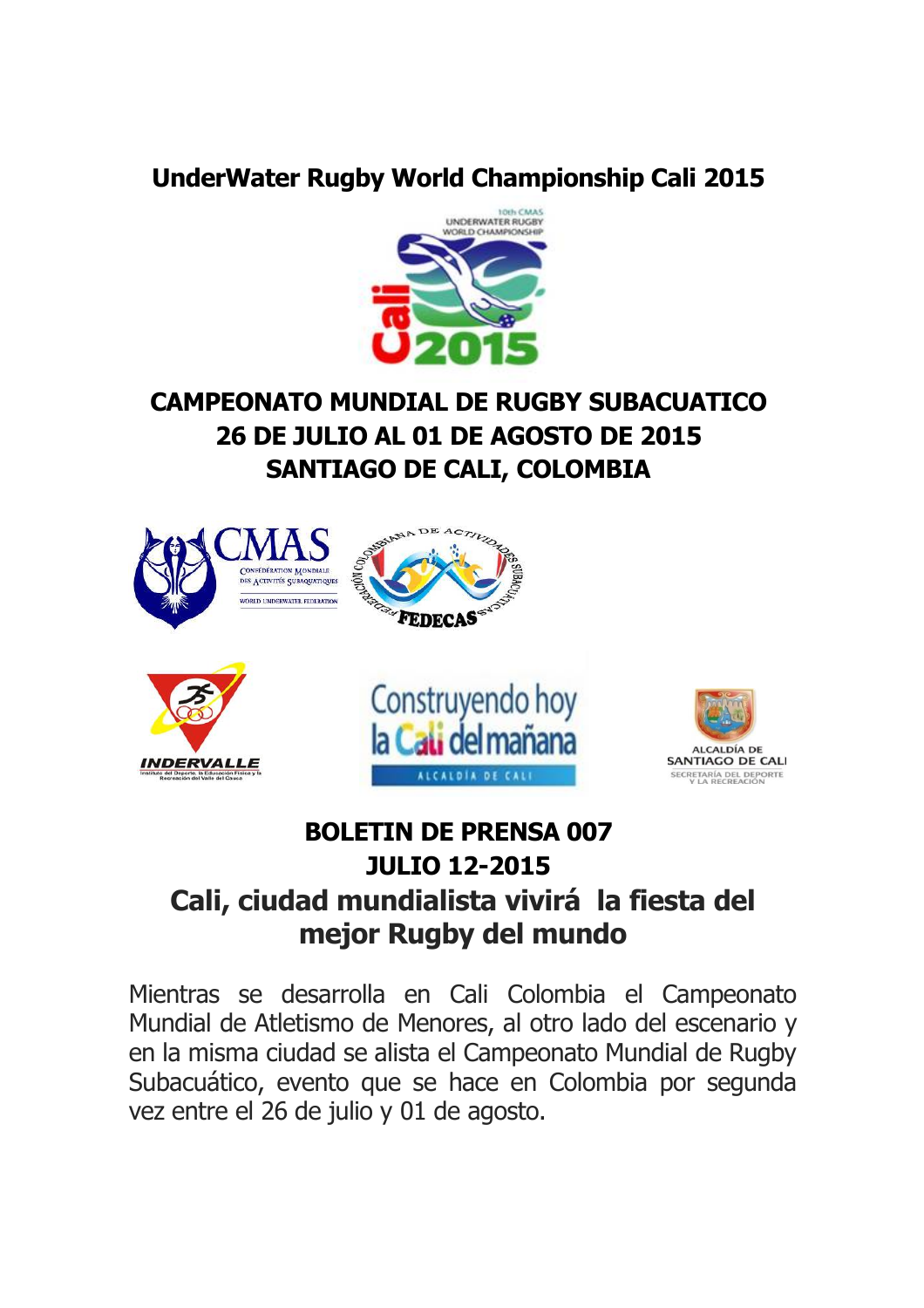La primera ocasión que se realizó en Colombia este certamen fue en 1995 también en Santiago de Cali donde el país local se ubicó quinto en mujeres y octavo en hombres.

La dirección del campeonato a cargo de Walter Roldan Reyes notificó que las primeras delegaciones acreditadas comenzarán a llegar el día martes 21 de julio. 13 países competirán en el evento mundialista del rugby subacuático de mayores.

### **Cali, World Cup city will experience a party with the World's best rugby.**

While it is developed in Cali Colombia the World's Athletics minors Championship, on the other side of the scene but in the same city, the subaquatic Rugby World's Cup its getting ready, an event that is realized in Colombia for second time. It will take place between July 26th 2015 and August 01st 2015

The first time this event took place in Colombia was in 1995 as well as in Santiago de Cali where Colombia got the 5th place in women category and 8th in men category.

The championship managed by Walter Roldan Reyes notified that the first accredited delegations will start arriving on Tuesday, July 21st. 13 countries will compete in the World's Cup event of adult's subaquatic rugby.

#### **DIRECTOR GENERAL**

Doctor Walter Roldán Reyes Página web: <www.uwrworldchampionship.com> Email: directoruwrworld@fedecas.net **DEPARTAMENTO DE COMUNICACIONES**  SILVIO ZAMORA RAMIREZ Tel: 3156366847